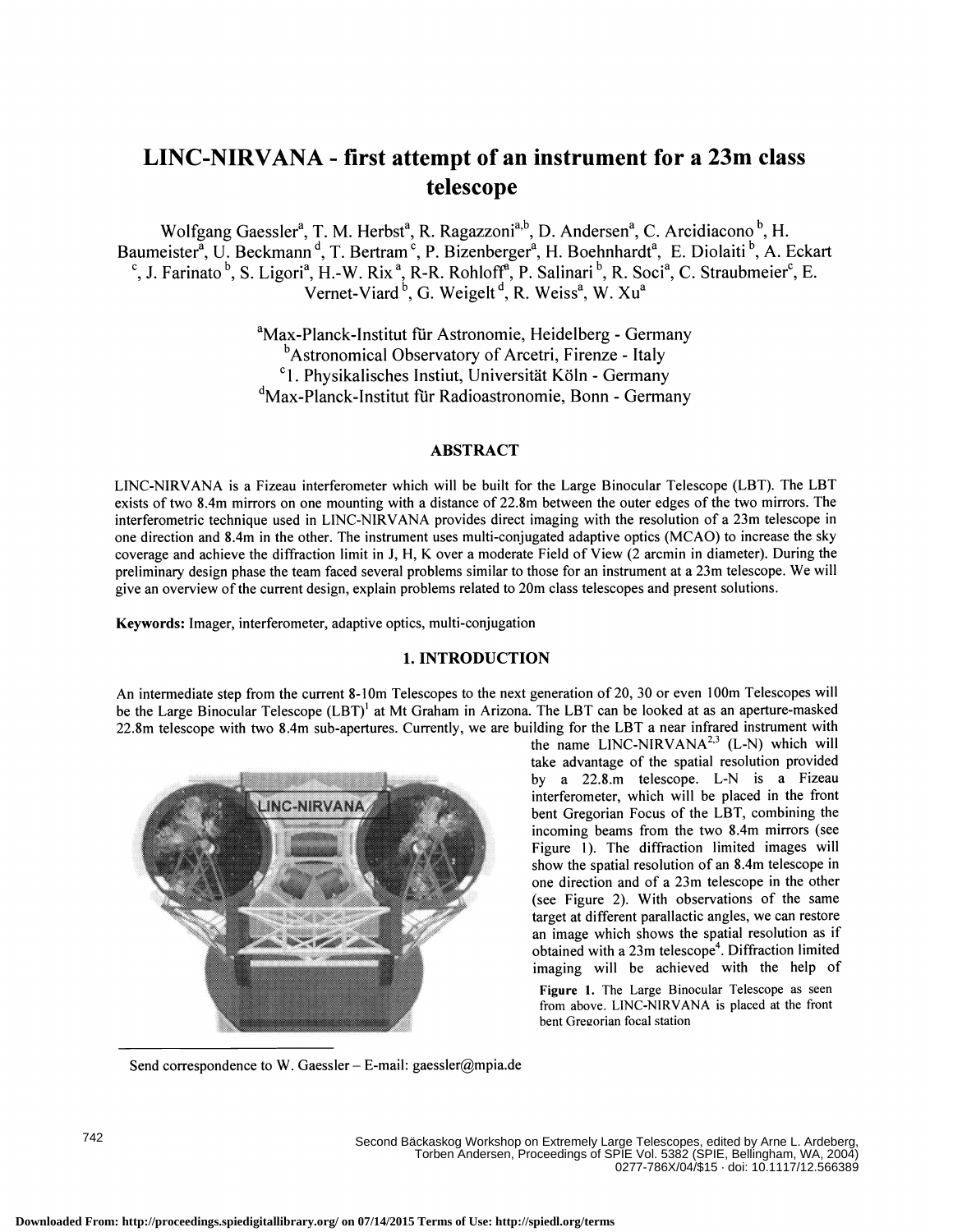Adaptive Optics (AO) using Natural Guide Stars (NGS). The AO system is a Multi-Conjugated Adaptive Optics (MCAO) system using novel techniques also proposed for AO at Extremely Large Telescopes (ELT).



Figure 2. PSF of a point source as L-N will obtain, with the spatial resolution of an 8.4m telescope in the vertical direction and of a 22.8m telescope in the horizontal

## 2. MCAO CONCEPTS

L-N uses MCAO mainly to increase the sky coverage and currently takes advantage of the AO correction in an extended Field of View only for the Fringe and Flexure Tracker, but not for the science camera. Several novel AO concepts are used and will partly be tested for the first time with the instrument:

- Pyramid wave front sensor<sup>5</sup>
- Layer oriented  $MCAO<sup>6</sup>$
- Optical co-adding of NGS<sup>6</sup>
- Multiple field of view<sup>7</sup>

The pyramid sensor is a pupil plane sensor which measures the first derivative of the incoming wavefront. An optical element in the form of a pyramid is used to accomplish a knife edge test in two directions at once. The sensor is supposed to exhibit higher sensitivity in closed loop, when correction is applied in the sensing wavelength.

The layer oriented MCAO approach corrects local layers at different altitudes in the atmosphere with separate control loops. This lowers the complexity of the control system and allows building such systems with off the shelf components.

Optical co-adding of NGS increases the signal to noise ratio of the sensor using several guide stars simultaneously. This technique is possible with any kind of pupil plane sensor. In the part of the meta-pupil where the stars overlap, a higher signal is received.

Multiple fields of view increase the sky coverage by use of a larger field with the ground layer sensor than the high layer sensors. At lower altitude the separation of the re-imaged stars get smaller, down to full overlap at the ground.

Therefore, guide stars with larger angular separation show no effects on the size of the re-imaged meta-pupil for the ground layer.

### 3. INSTRUMENT OVERVIEW

An overview of the instrument appears in Figure 3. The main components of the instrument are:

- Ground Layer Wavefront Sensor (GWS)
- Constant envelope collimator with mid and high layer deformable mirrors<br>• Piston mirror (PM)
- 
- Dichroic
- FP2O camera
- 
- Mid and High Layer Wavefront sensor (MHWS)<br>• Cryostat with science detector and Fringe and Flexure tracker system (FFTS)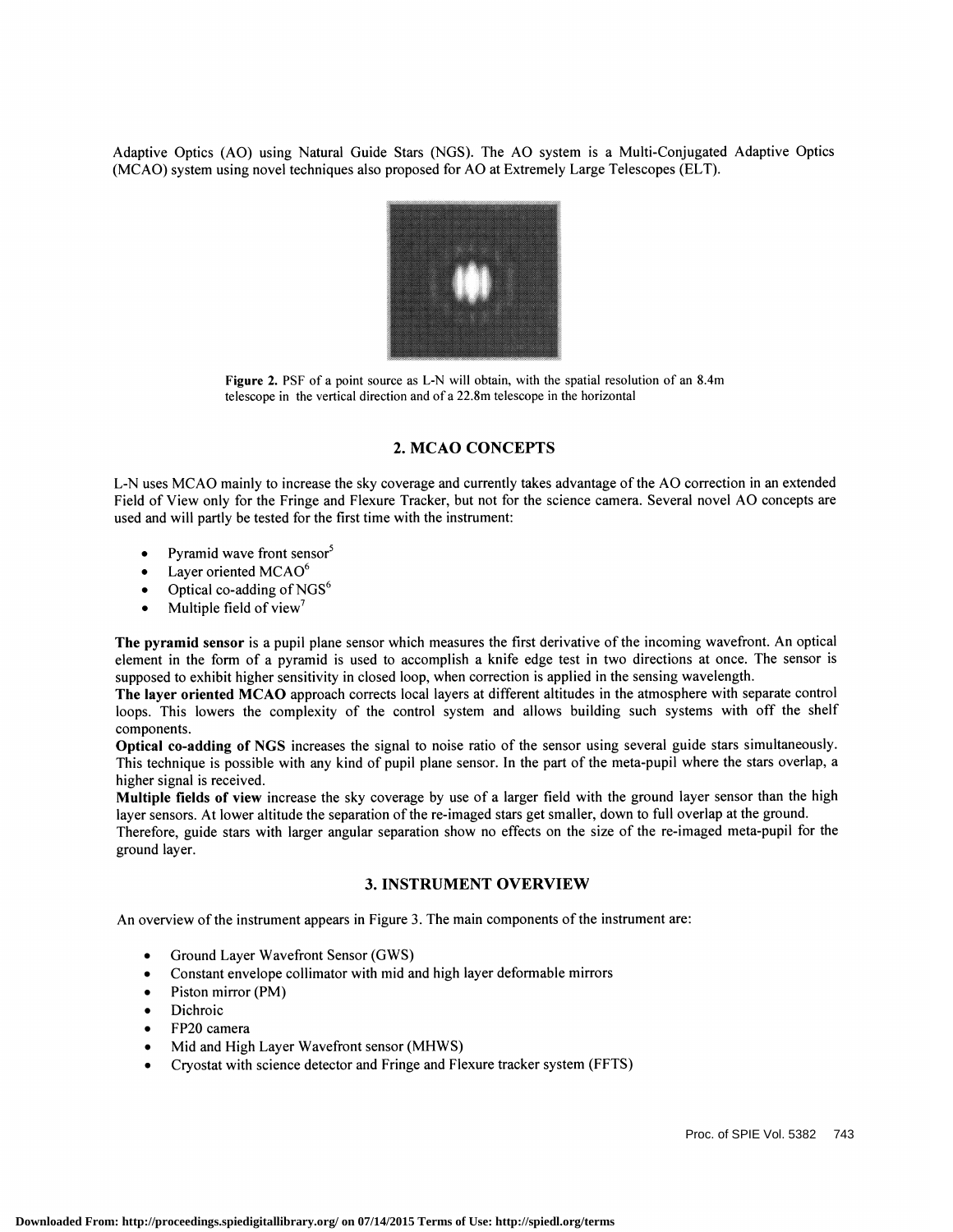The wavefront sensing is done at 3 different altitudes separately for the left and right telescope beams. The GWSs control the Adaptive Secondary<sup>8,9</sup>, while the MHWSs control the deformable mirrors (DM) in the collimator, these DMs can be adjusted to different altitudes by moving a linear stage. The beam combination follows after the PM and the dichroic inside the Cryostat. A part of the infrared light is used by the FFTS to control with the PM the optical path difference between the two beams.

Since the beam of each telescope arm reaches the instrument bench with a certain angle, it is impossible to do a common field de-rotation for the complete instrument. Therefore each wavefront sensor, the science detector and the FFTS must do the field de-rotation separately.



Mid —High-Layer wavefront sensors arm left and right

Figure 3. Overview of LINC-NIRVANA.

# 3.1 COLLIMATOR AND DEFORMABLE MIRRORS

Deformable mirrors (DM) of an MCAO system are placed in image planes conjugated to certain altitudes. The design of a collimator for such a system as well as the decision on the DM parameters needs special consideration:

- Number of actuators (This is depending on the correction one want to achieve.)
- 
- Pitch size of actuators (Not all kind of pitch sizes are easily available!)<br>Overall diameters of optics (Lenses are only available up to a certain size!)
- Overall diameters of optics (Lenses are only available up to a certain size!)<br>• Selection of altitude and adjustment of DM with different elevation (Fixed or moving DM)

L-N has a constant envelope collimator which allows the use of the same kind of DM over the full range of selectable altitudes. The Figures 4a,b show the difference and advantages of the constant envelope collimator compared to an conventional collimator design.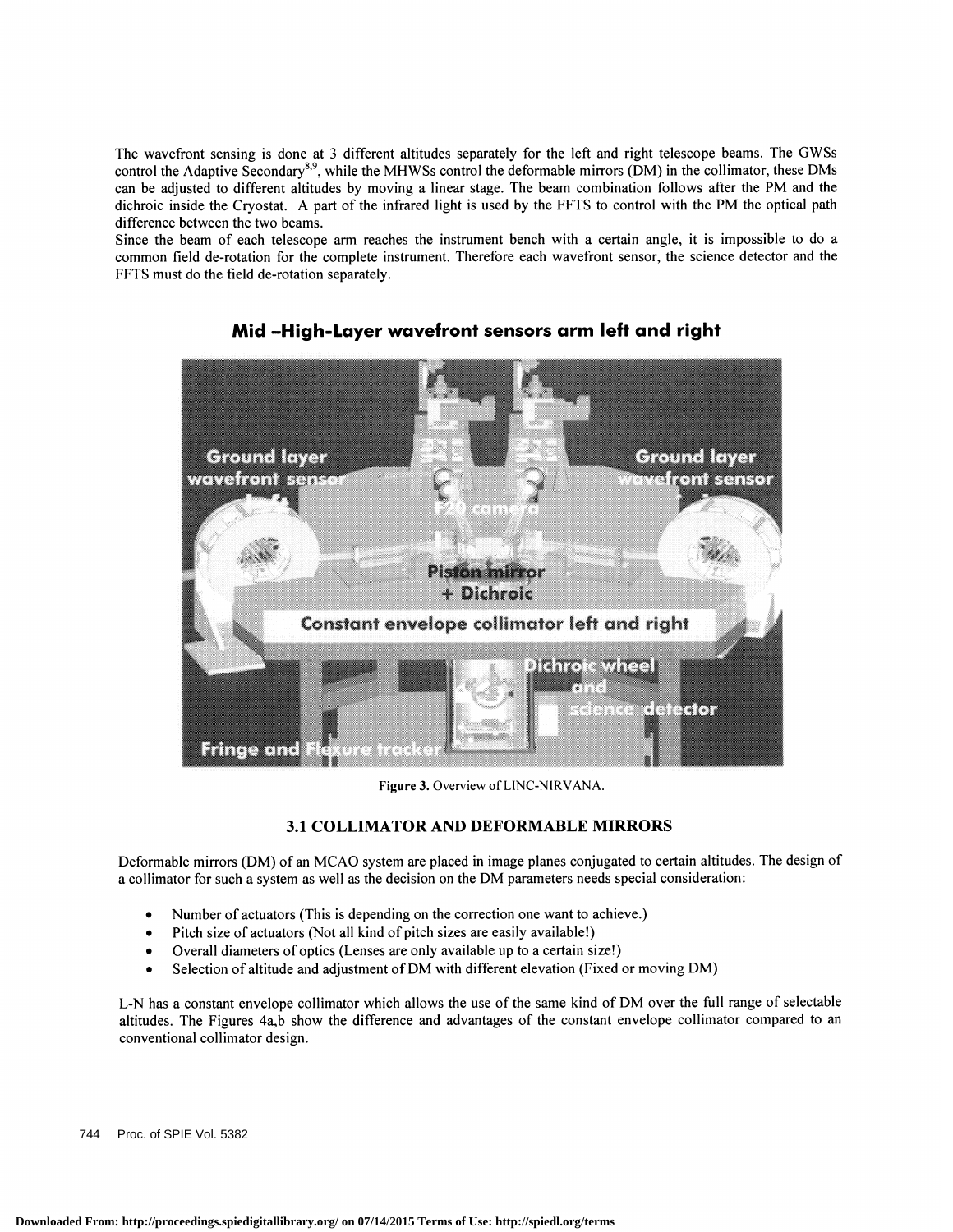

Figure 4a. A conventional collimator design is shown. The image size of the star is constant while the size of the metapupil changes. Different pitch size, different mirror size is needed or actuators have to be extrapolated.



Figure 4b. A constant envelop design is shown. DMs with same pitch and size can be used and moved to different altitudes without loss.

# 3.2. THE WAVEFRONT SENSORS

Figures 5a and 5b show the GWS and MHWS. The most important parameters of the sensors appear in table 1. The current design of the wavefront sensors is not in the combined beam and uses optical co-addition. We are also studying other solutions, i.e. in the combined beams of the full 23m aperture or with a numerical co-adding. The approach for a





Figure 5a. Ground Layer Wavefront Sensor (GWS). Figure 5b. Mid and High Layer Wavefront Sensor. (MHWS)

| <b>Ground Layer Wavefront Sensor</b> | Mid and High Layer Wavfront sensor                          |
|--------------------------------------|-------------------------------------------------------------|
|                                      | Sensing wavelength 0.6-1 micron                             |
|                                      | Pyramid sensor                                              |
|                                      | Optical co-adding                                           |
| <b>12 NGS</b>                        | 8 NGS                                                       |
| Annular FoV 2'-6'                    | Central 2' FoV                                              |
| 672 actuators (AO secondary)         | 349 actuators                                               |
|                                      | CCD50 with $128x128$ pixel used with $2x2(1x1,4x4)$ binning |

Tabel I. Parameters of L-N wavefront sensors.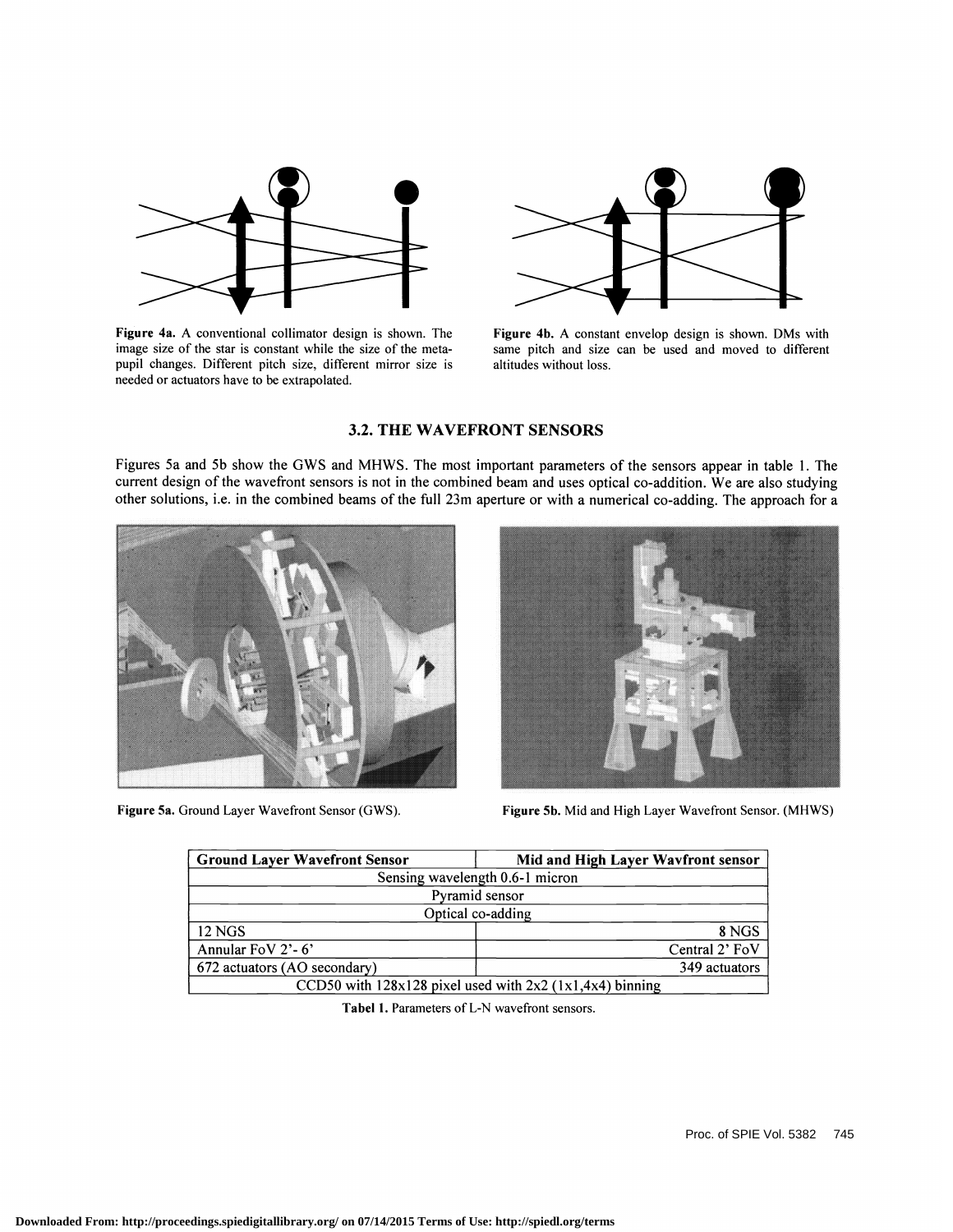wavefront sensor in the combined beams as shown in Figure 6a would need some camera optics of 6m length folded outside the bench with diameters up to 400mm. Tip-tilt specifications on linear stages are less than 15 microrad over the full travel range. With custom made components it is possible to build such a wavefront sensor.





Figure 6a. Study for a WFS in the combined beam. Figure 6b. Study for a WFS with numerical co-addition.

The study for the WFS with numerical co-addition would make use of 8 L3CCD<sup>10,11</sup> cameras. L3CCDs are a new kind of CCD with sub-electron readout noise. Although L3CCD cameras are already commercially available, there are some problems still to be solved:

- Low dynamic range in high gain mode
- Statistical error in photon counting mode
- Limited readout speed
- The RON sums also to non negligible values with the number of co-added images. Need of more calculation power and electronics
- 

# 3.3 THE CRYOSTAT

The science instrument is a conventional cryogenic near infrared camera. The most complex component is the FFTS in the lower part of the cryostat. The FFT detector will be able to select guide stars out of field of  $1.5'x$  1'. The FFTS recovers the optical path difference between the two telescope beams through deconvolution of the guide star PSF. The MCAO system will correct for a FoV of about 2'. To cover the full field there would require 94 HAWAII2 detectors.

| Wavelenght range (science/FFT) | J, H, K                        |
|--------------------------------|--------------------------------|
| Detector (science)             | HAWAII2 2048x2048 pixel        |
| Detector (FFT)                 | HAWAII1 1024x1024 pixel        |
| FoV (science)                  | 11"x11"                        |
| FoV (FFT)                      | $1.5' \times 1'$ (acquisition) |
| Pixel scale                    | $\sim$ 5.4"/pix                |

Table 2. Science detector and FFT parameters.

Figure 7. Cryostat with science camera and Fringe and Flexure tracker



746 Proc. of SPIE Vol. 5382